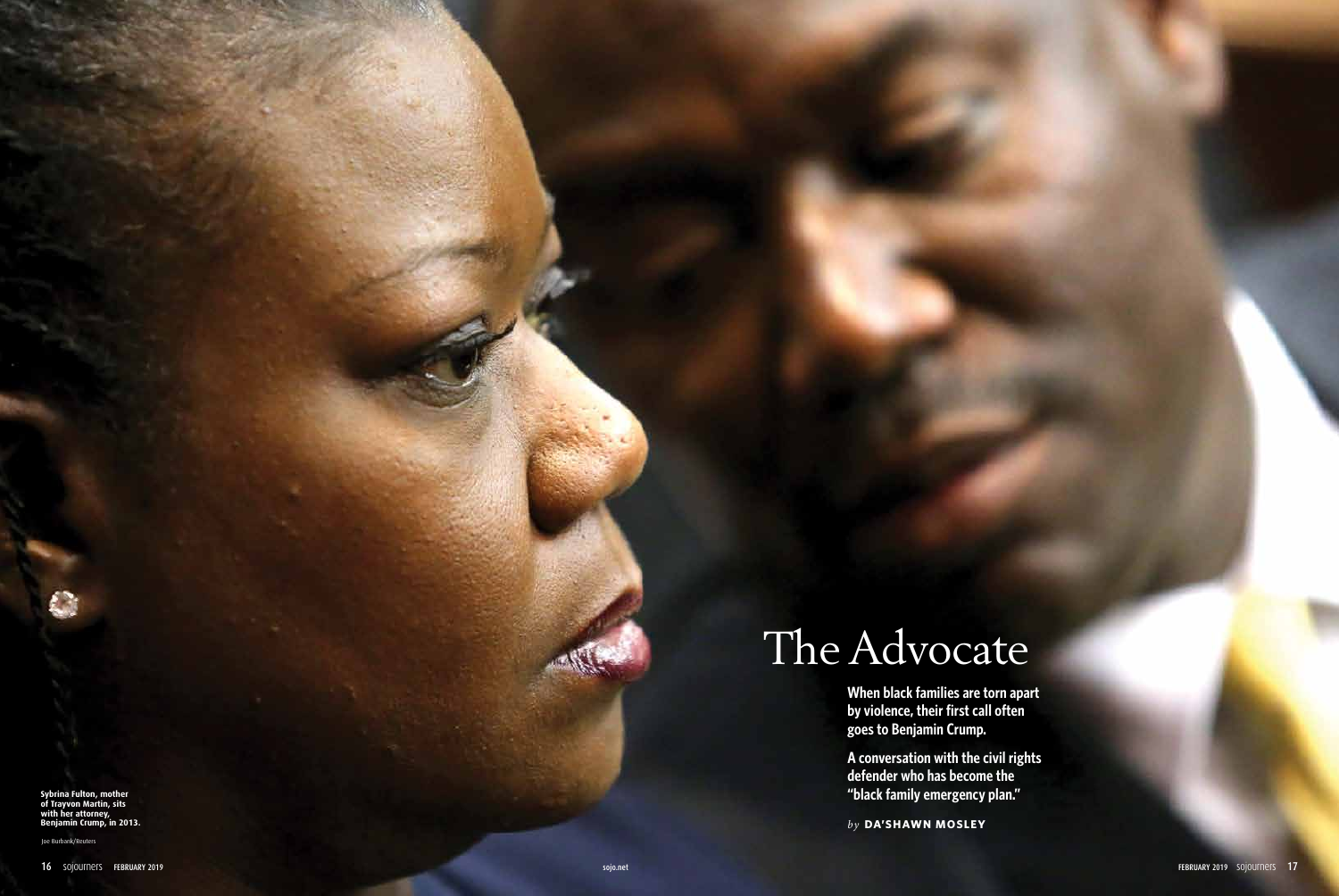F I WERE MURDERED TODAY say, shot and killed while walking unarmed through a residential area, wearing my hoodie—and my murderer weren't arrested by dawn, my family would make one phone call. To Benjamin Crump.

This has become the African-American family emergency plan—set in motion when the "hurricane" is a white person with a gun. Call Benjamin Crump.

This is what<br>they realized the<br>the man who k This is what Trayvon Martin's family did in 2012 when they realized the criminal justice system would not punish the man who killed Trayvon. They called the lawyer who once stood on the steps of a courthouse where two white men had just been acquitted of beating to death a 14-yearold boy and said: "You kill a dog, you go to jail. You kill a little black boy, and nothing happens." They called the attorney who, time and time again, tries to make something happen. They called Benjamin Crump.

In Trayvon's case, Crump, one of the best-known civil rights attorneys practicing today, thought at first that something would happen without his help—since the only thing Martin had in his possession when George Zimmerman shot and killed him was a can of fruit juice and a bag of Skittles. When Crump realized there was a strong possibility that justice would not be served, he came face-to-face with what he calls "a test from God."

Much about African-American life has changed since then, Crump says, and yet much remains the same.

"I pray that God will continue to help us produce strong children," said Crump, "who will be able to overcome whatever may come and challenge all this racism and oppression that tries to treat certain children of God as inferior and not deserving of equal justice and equal opportunity to the American dream." A father of one, and parental guardian to two cousins he adopted, Crump cares a great deal about the future of children in this country, and his passion to shape the nation for their betterment fuels his work.

#### **What God expects Christians to do**

Since the aftermath of Martin's death, when Crump met with Gov. Rick Scott of Florida to argue why Zimmerman deserved to

be convicted of murder, Crump has been involved in the intersection of social justice and high-level politics. That involvement has escalated in recent years. Since Trump was inaugurated, Crump has become a powerful critic of the self-proclaimed nationalist, writing searing op-eds for HuffPost and elsewhere about the president's racist and xenophobic statements and policies.

"Today, I can declare without pause that President Donald Trump has now firmly established himself as the most racist

#### **'We help David fight Goliath and win'**

It wasn't a surprise to learn that Crump is a believer. For years, he has seemed to possess strength that could only come from above. How else could he be so stoic during televised press conferences for his clients, men and women weeping and grieving for their sons and daughters? Crump has stood alongside Tracy Martin, Sybrina Fulton, and many other parents of slain black people, and in their moments of sadness he has found a way to be an unwavering stone of support for them.

Faith is more than a thread through Crump's life: It is his life's scaffolding. Crump grew up in the Pentecostal church and said that, throughout his life, his grandmother "held onto the unchanging Word of God." To this day, Crump considers her the wisest person he has ever met, and the effect her faith had on him and his own belief is evident. The motto of Parks and Crump, the law firm he and his friend Daryl Parks founded and amicably ended more than 20 years later, was: "We help David fight Goliath and win."

"Nobody was watching this call between me and this brokenhearted father, save God," Crump told *Sojourners* in a phone interview in October. "And I believe God was testing me to see if I was going to answer the bell, use the blessings in and education and all the other things [God] has given me  $\frac{1}{3}$ to be a blessing to the least of these. I stepped out on faith to  $\overline{\overline{\overline{\epsilon}}}$ do the right thing. And God took over from there." Michael B. Thomas/AFP

Crump often uses biblical parables in his closing arguments, and he attends Bethel Missionary Baptist Church in Tallahassee, Fla., where he serves on the board of trustees. He is also a member of the Southern Christian Leadership Conference, whose first president was Martin Luther King Jr.

"I constantly recite the psalms," said Crump. "Doing civil rights work, my colleagues and I go into daunting and dangerous situations and receive death threats. But I constantly go back to the Bible and focus on the fact that 'Yea, though I walk through the shadow of death, I should fear no evil, for thou art with me.'"

 In the courtroom, he says, he thinks not only about those he represents but also about the well-being of his adversaries, including the people accused of doing bodily harm to the loved ones of his clients. He says he's just trying to live out the words of 1 Peter 4:8: "Above all, love each other deeply, because love covers over a multitude of sins."

"You have to have no ill will in your heart against your opponent," said Crump. "In fact, you have to pray for them as well. I go into the courtroom reciting scripture and believing it with my heart. It has allowed me to be successful and allowed God's will to be done."

#### **A passion for the future**

Throughout Crump's career, he has had many legal victories, including the conviction of former Oklahoma City police officer Daniel Holtzclaw, who was sentenced to 263 years in prison for 18 counts of sexual assault against eight different women. But Crump has also had many losses, among them the acquittal of Zimmerman, the man who shot and killed Trayvon Martin almost seven years ago.

In such grand situations of failure and injustice, how does faith remain strong? Doesn't the belief that good will prevail crack under that pressure?

"I grew up in the government housing

projects," he said, "in a very small, conserva-



tive town: Lumberton, N.C. I saw pain and suffering from an early age. I knew that was part of life, that it's not always going to be easy. But with God's help, we can overcome many situations." He says that while times are tough today for African Americans, he remembers when things were worse. He was born in 1969, only a year after King was shot. At the time of his birth, the nation was still struggling to shape itself in accord with the Civil Rights Act of 1964; many if not most schools were still segregated.



## "You kill a dog, you go to jail. You kill a little black boy, and nothing happens."

**—Benjamin Crump**

**Above, Benjamin Crump comments on the preliminary autopsy report of Michael Brown, slain in Ferguson, Mo., in 2014. At right, Sequita Thompson stands with Crump as she talks about the fatal police shooting of her grandson Stephon Clark in Sacramento, Calif., in 2018.** 

Rich Pedroncelli/AP